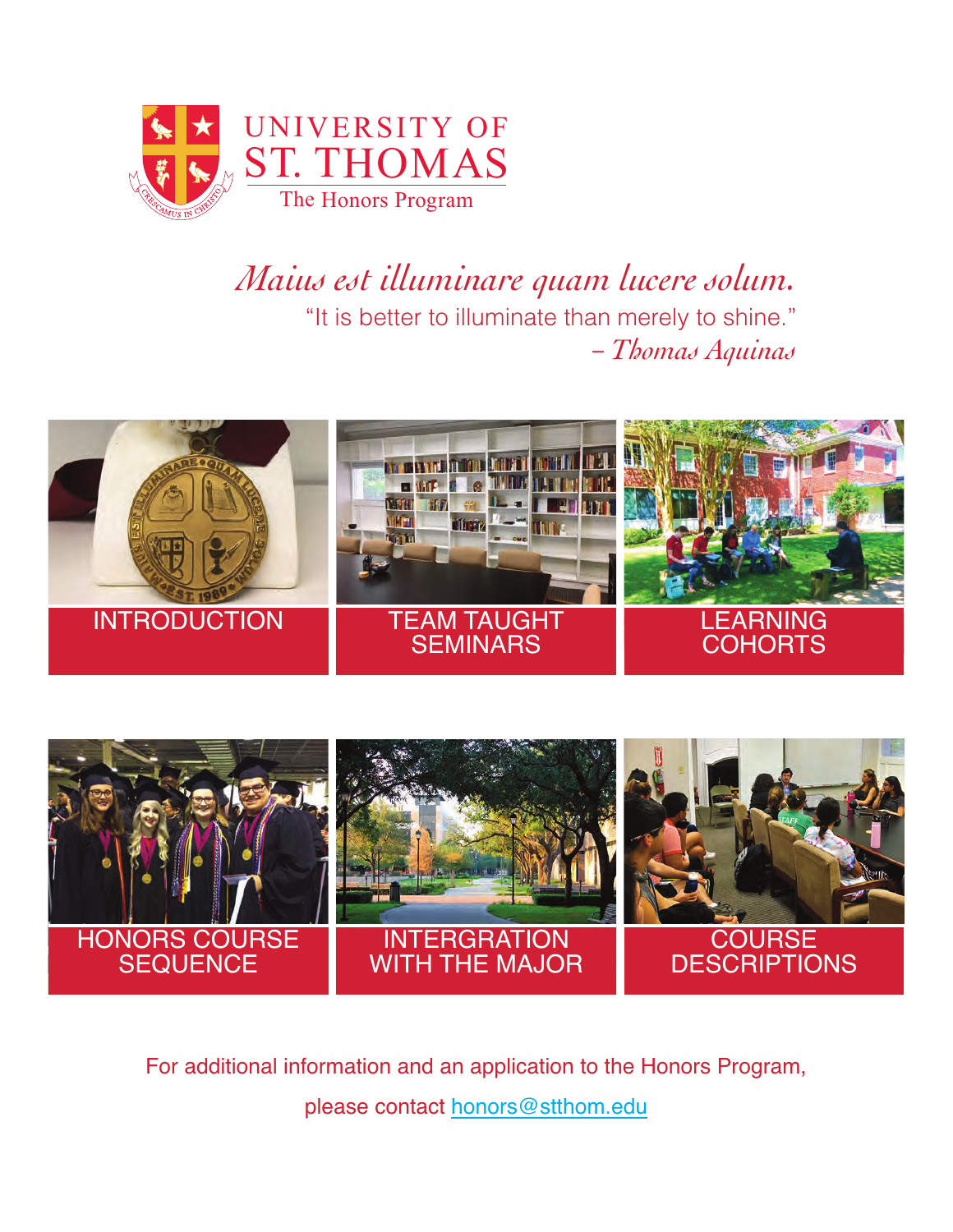### <span id="page-1-0"></span>INTRODUCTION

The Honors Program at the University of St. Thomas provides a framework within which outstanding men and women can pursue excellence, leadership, and what the ancients called magnanimitas or "greatness of the soul." The program's unique design centers around a community of students and professors committed to the intellectual life. Placed in small classes that emphasize dialogue and conversation, Honors students enjoy the special interdisciplinary benefit of team-lead seminars that focus on original, classical texts.

The Honors Program is designed to fit seamlessly into a student's major field of study. One Honors course is taken per semester, almost all of which substitute for classes in the core curriculum.

More than the accumulation of information, learning in the Honors Program is the development of intellectual habits or virtues through intensive study and practice. Aiming at the development of the whole person, the UST Honors Program prepares students to assume the responsibilities of leadership for a lifetime of service to the common good in their professions, local communities, the nation, and the world.

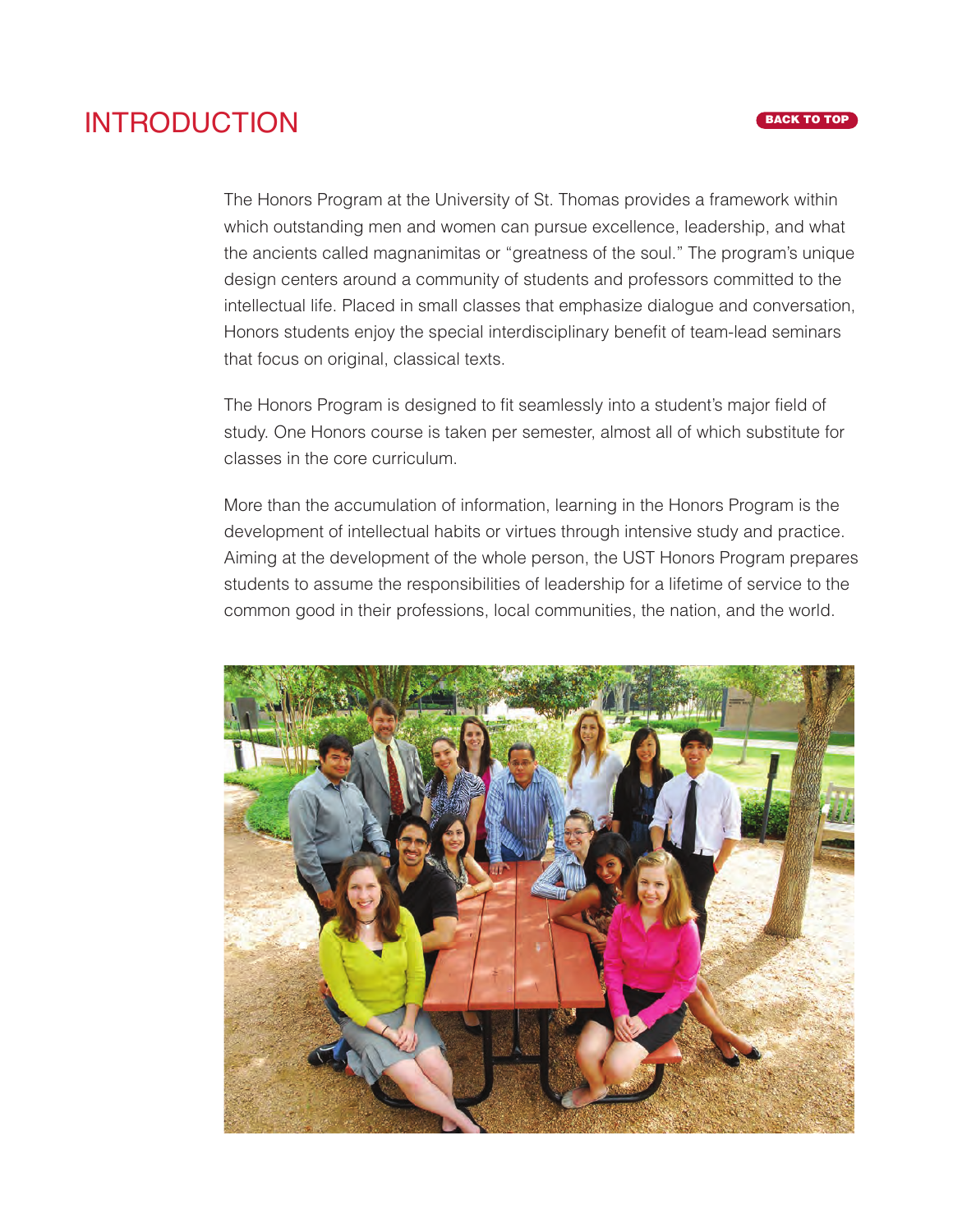# <span id="page-2-0"></span>TEAM TAUGHT SEMINARS

The classes in the Honors Program are different from other classes on campus. Team-taught seminars, led by two professors from different disciplines, are designed to open up the discussion to competing views and to challenge students to reason and judge in an active learning environment.

The Honors Program begins with four such interdisciplinary seminars, one taken each semester, which draw on the canon of Great Books and the "great conversation" which forms the basis of society. From Greek and Roman antiquity, continuing through the Medieval period and culminating in the modern era, students confront the "big questions" that all thoughtful persons must consider sooner or later in their lives. These provide the student with an historical foundation for the proper judgement and critique of contemporary society.

# LEARNING COHORTS

Each incoming Honors class will progress through the Honors Course Sequence as a cohort. While many Honors events will bring together all students in the Honors Program, over the course of 6 semesters, each Honors student will especially come to know the other classmates in the cohort. The collaborative learning aspect of the Honors cohort system thus enables students to develop the skills vital to working well in social and professional endeavors.

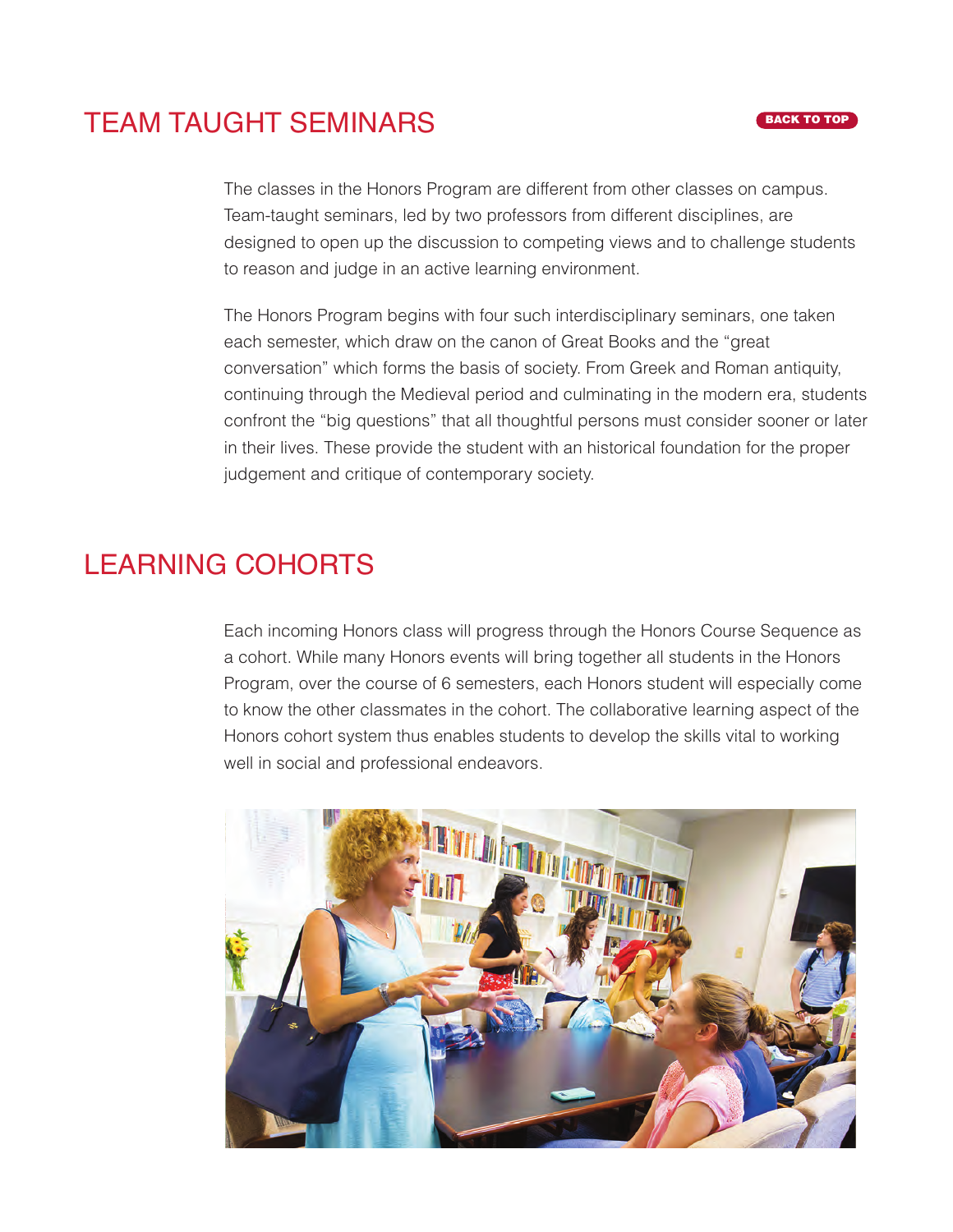## <span id="page-3-0"></span>HONORS COURSE SEQUENCE

- 1st Semester: [HNRS 1391 The Tribe and the City](#page-4-0)
- 2nd Semester: [HNRS 1392 From Empire to Christendom](#page-4-0)
- 3rd Semester: [HNRS 2391 Church and Nation](#page-4-0)
- 4th Semester: [HNRS 2392 Revolution and New Empires](#page-5-0)
- 5th Semester: [HNRS 3391 Community Service Project](#page-5-0)
- 6th Semester: [HNRS 4392 Contemporary Problems](#page-5-0)
- HNRS 4391: Independent Research Project\*

\*The requirements for HNRS 4391can be fulfilled by a research component in the student's major.

### INTERGRATION WITH THE MAJOR

The Honors Program integrates with any major program currently offered in the University. The 5 initial Honors courses fulfill 15 hours in the core curriculum. Successful completion of the Honors Program will be clearly noted on the student's diploma and transcript.

Upon completion of the four–course honors sequence (HNRS 1391, 1392, 2391, 2392) and the Contemporary Problems Seminar (HNRS 4395), the student will be credited with fulfilling 15 credit hours in the core curriculum in the following way:

English (ENGL 1341); History (any core course); Social science (any core course); either of the third courses in theology or philosophy; the Synthesis course. No course may be applied to the mathematics, natural science, language, oral communication, or fine arts block of the core curriculum.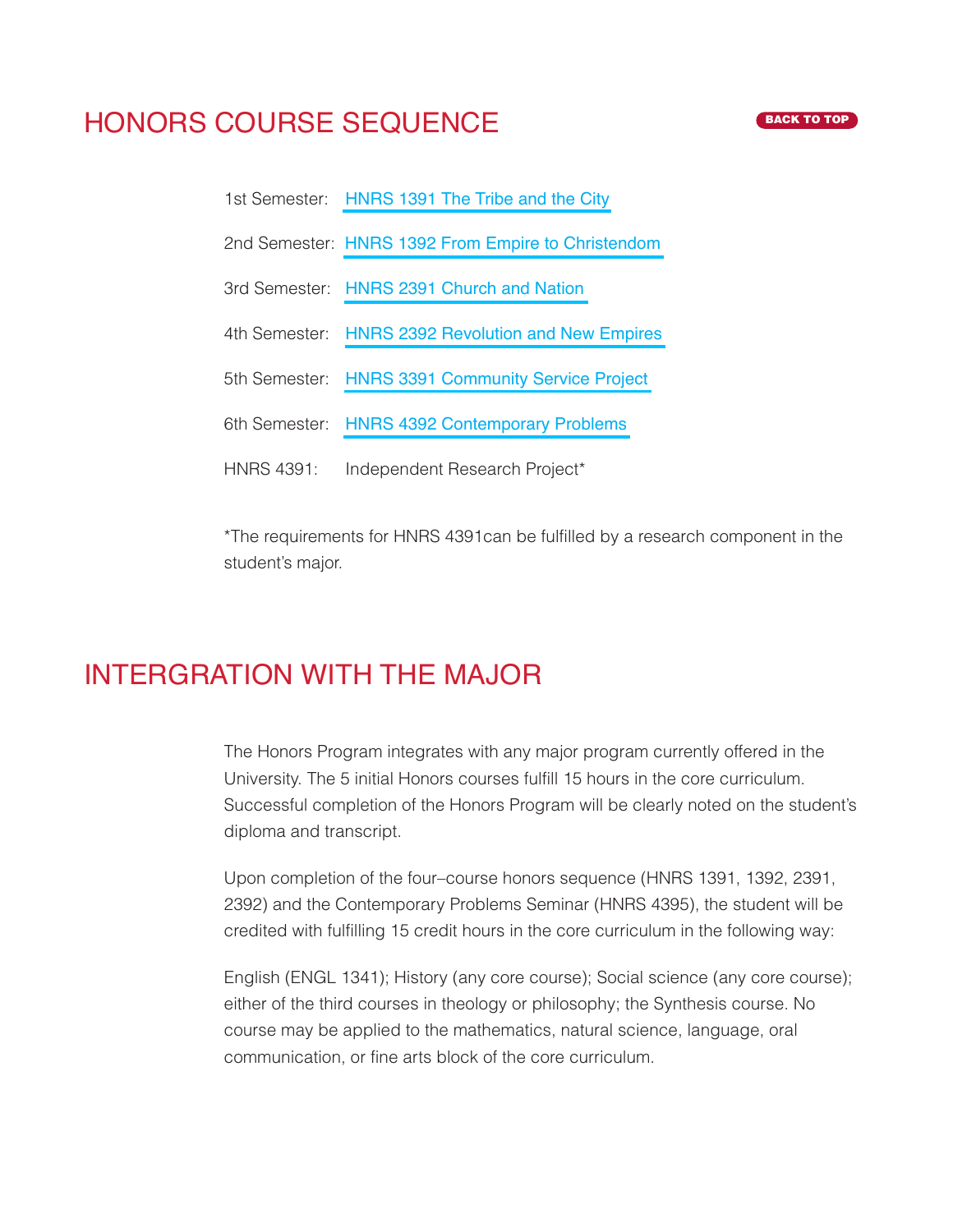## <span id="page-4-0"></span>COURSE DESCRIPTIONS

#### HNRS 2391 THE TRIBE AND THE CITY

The goal of HNRS 1391 is to acquaint students with some of the most notable intellectual achievements of the ancient Greek and Hebrew cultures. The ideals of parent, prophet, king, lawgiver, sage, hero/heroine, poet, philosopher, and statesman are examined in this course. The reading list includes: From the Bible: Genesis, Exodus, Kings, Job, and Psalms; from the Greeks: Homer, Herodotus, Thucydides, Plato, Aeschylus, and Sophocles. Over the course of the term, students will be initiated into the liberal arts of speaking, listening, forming critical judgements, and skillful writing: in short, to foster the intellectual virtues necessary to lead a free and worthwhile life.

#### HNRS 1392 FROM EMPIRE TO CHRISTENDOM

HNRS 1392 acquaints students with the transition from classical Rome to early Christendom. The ideals of founder, soldier, martyr, bishop, monk, knight, lady, friar, and scholar are examined in this course. Readings include Virgil, Cicero, Beowulf, Acts of the Apostles, Lives of the Saints, St. Benedict, Augustine, Abelard, Bernard of Clairvaux, The Song of Roland, and Aquinas.

### HNRS 2391 CHURCH AND NATION

Church and Nation examines the ideals of monarch, mystic, reformer, missionary, explorer, artist, gentleman and gentlewoman, and scientist in the context of the transition from the later Middle Ages to the early modern period. Particular emphasis will be placed on issues of continuity and discontinuity and the definition of modernity in the movement from a world "more than half medieval" to one "more than half modern." The reading list includes: Chaucer, Dante, More, Machiavelli, Galileo, Luther, Shakespeare, Milton, John of the Cross, Montaigne, and Bacon.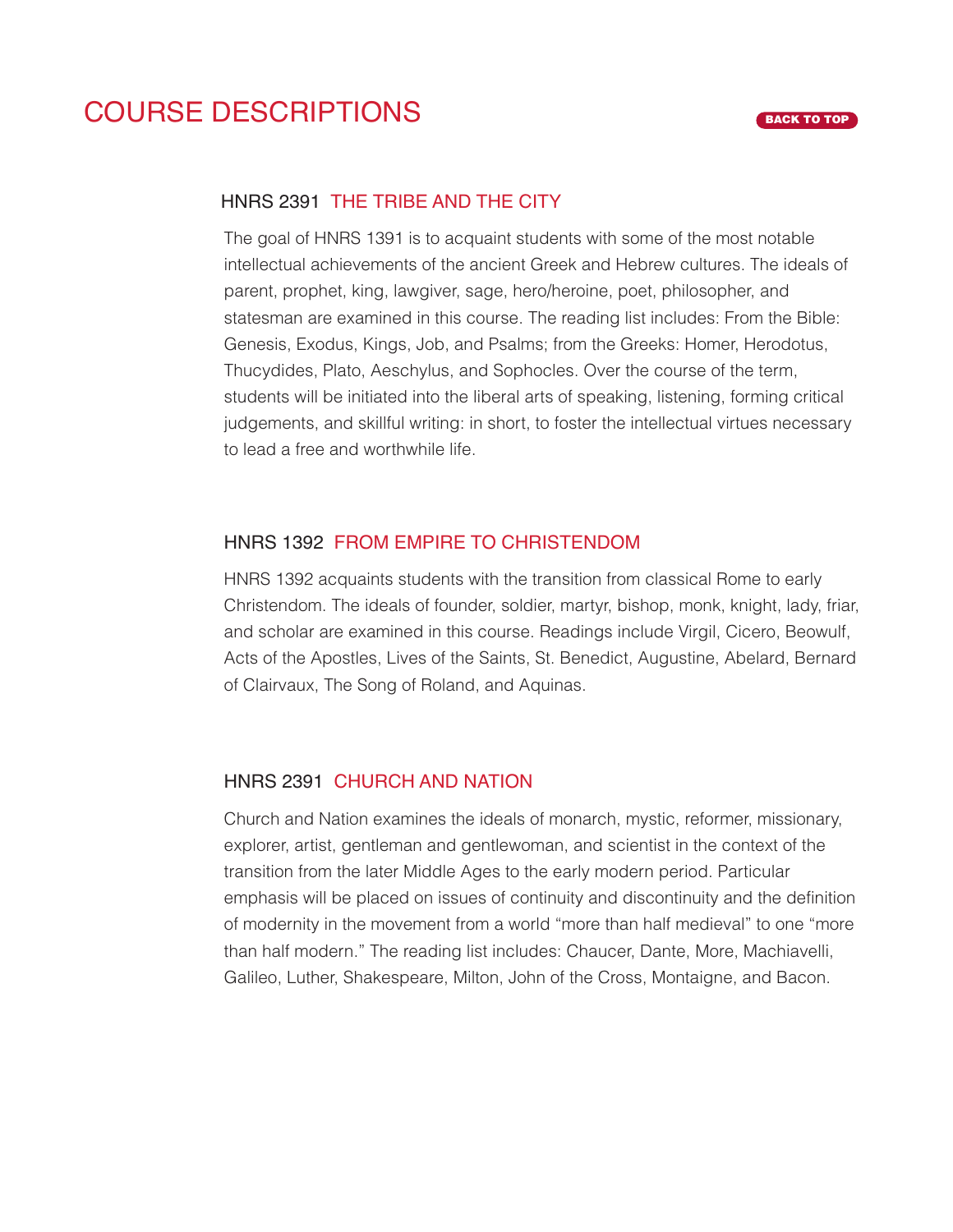### <span id="page-5-0"></span>HNRS 2392 REVOLUTION AND THE NEW EMPIRES

The goal of HNRS 2392 is to appreciate the character and causes of the revolutions that marked the beginning of the modern age in philosophy, the natural and social sciences, and political thought; and to examine the ideal of the individual as seen against the background of these revolutions in understanding. The ideals of scientist, philosopher, diplomat, revolutionary, entrepreneur, gentleman, social scientist, worker, and citizen are examined in this course. The reading list includes: Newton, Descartes, Rousseau, Franklin, Tocqueville, Smith, Marx and Engels, Darwin, Wollstonecraft, Newman, Mary Shelley, Fredrick Douglas, Mill, and Leo XIII.

#### HNRS 3391 COMMUNITY SERVICE PROJECT

HNRS 3391 makes the vital connection between the "life of the mind" and the "business of life." Grounded in the concept of "Christian work" or "reflective practical action," this course combines reading and discussion with individual projects selected by the student and carried out in the Houston community. This rare opportunity to act upon values learned in the classroom strengthens determination, self-confidence, and a sense of purpose. The Honors Committee must approve the proposal before a student may register for the course. Readings on the meaning of work, service, and social justice from 20th century writers are assigned, including John Paul II, Dorothy Day, Mother Teresa, and Jan Vanier.

#### HNRS 4392 CONTEMPORARY PROBLEMS

Contemporary Problems is the capstone course for the Honors Program. Its topic, chosen according to the interests of the students, incorporates diverse dimensions of a problem facing contemporary society. The students form an interdisciplinary "task force" to analyze the problem and suggest viable solutions.

Pervious Contemporary Problems Seminar topics include the following:

"Person: The Endangered Species"

"Eating Away America"

"I Culture: A Study of American Individualism"